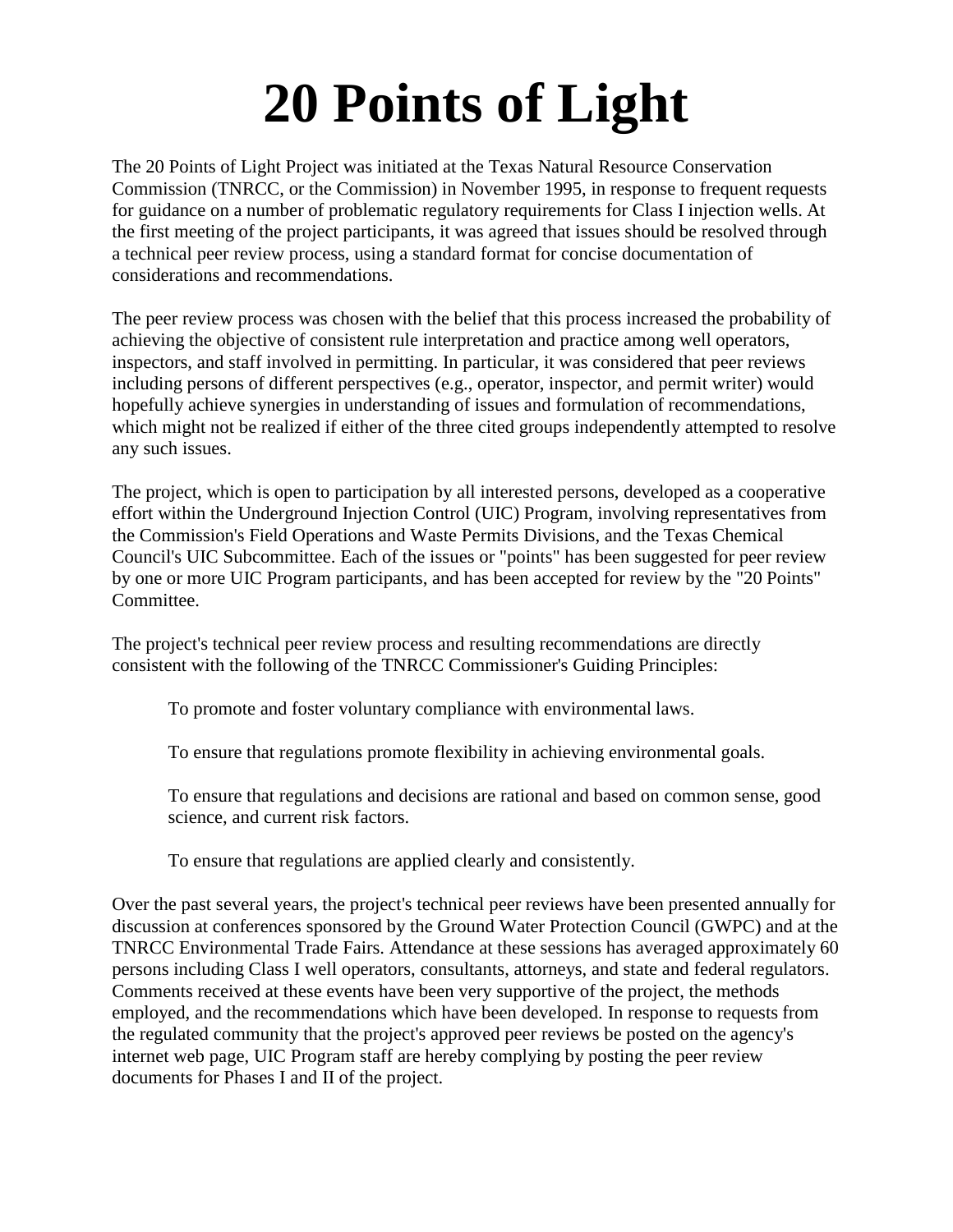Phase I of the project includes the following peer review issues approved in July 1997 by the deputy directors of the participating offices of the Commission for use by the program: Issues 1, 2, 5, 6, 7, 8, 9, 10, 11, 12, 14, 16, 17, and 20.

Phase II of the project includes the following peer review issues approved in April 2000 by the deputy directors of the participating offices of the Commission for use by the program: Issues 3&4 (combined), 13, 15, 18, and 21. Featured in the Phase II group of peer reviews are standards for continuous monitoring and recording applicable to the types of digital monitoring and control systems that are becoming more prevalent in operation of large plants for chemical manufacturing (see combined Issues  $3 \& 4$ ). With regard to continuous monitoring and recording, the work group recognized the diversity of approaches to regulatory compliance from one well operation to another, and invested extra time and effort to understand the different systems that exist, and the specific concerns associated with each system.

Issue 19 is notably absent from the list of completed peer reviews, because of the opinion developed by the Committee that the issue was primarily a matter of company internal communication, rather than one driven by a particular rule or permit requirement.

Four additional issues for peer review (i.e., Issues 22, 23, 24, and 25) have been added to the project through the suggestions of persons attending GWPC and TNRCC conferences. These four most recent issues have been designated as Phase III of the project. Recommendations for each of the Phase III issues will soon be available for management review. Although the workgroup is expected to become inactive after peer reviews for all identified issues have been completed, it is contemplated that the project may be reactivated whenever new issues arise which are appropriate for use of technical peer review.

The following files contain one Point of Light Peer Review, which is essentially an agreement between industry, the public, and the TNRCC on how certain procedures or rules are carried out, interpreted, etc.

[Issue No 1 -](https://www.tceq.texas.gov/downloads/permitting/radioactive-materials/uic/technical-peer-review-document-no-1.pdf) Regional Underground Injection Control (UIC) inspectors do not have written guidance to determine if gauges and recorders are in good working order which is questioned on the TNRCCs UIC Inspection Checklist.

[Issue No 2 -](https://www.tceq.texas.gov/downloads/permitting/radioactive-materials/uic/technical-peer-review-document-no-2.pdf) Reporting Discrepancy: For a recording system available to an operator, for example a strip chart, a recordkeeping and reporting error is likely to occur. The UIC workgroup proposes no more than ten (10) percent allowable discrepancy between selfreported monthly values and actual recorded data.

[Issue No 3&4 -](https://www.tceq.texas.gov/downloads/permitting/radioactive-materials/uic/technical-peer-review-document-no-3-and-4.pdf) Regional Underground Injection Control (UIC) Inspectors, permit writers, and operators do not have written guidance on what "continuous" means in the context of monitoring and recording specific parameters. In addition, it is not clear that electronic monitoring and recording systems will satisfy "continuous" monitoring and recording requirements.

[Issue No 5](https://www.tceq.texas.gov/downloads/permitting/radioactive-materials/uic/technical-peer-review-document-no-5.pdf) - Underground Injection Control (UIC) well operators have not been consistent in their emergency reporting requirements as found in 30 TAC §331.65.b.5. The section requires 24 hour notification of the UIC Unit in Austin of any significant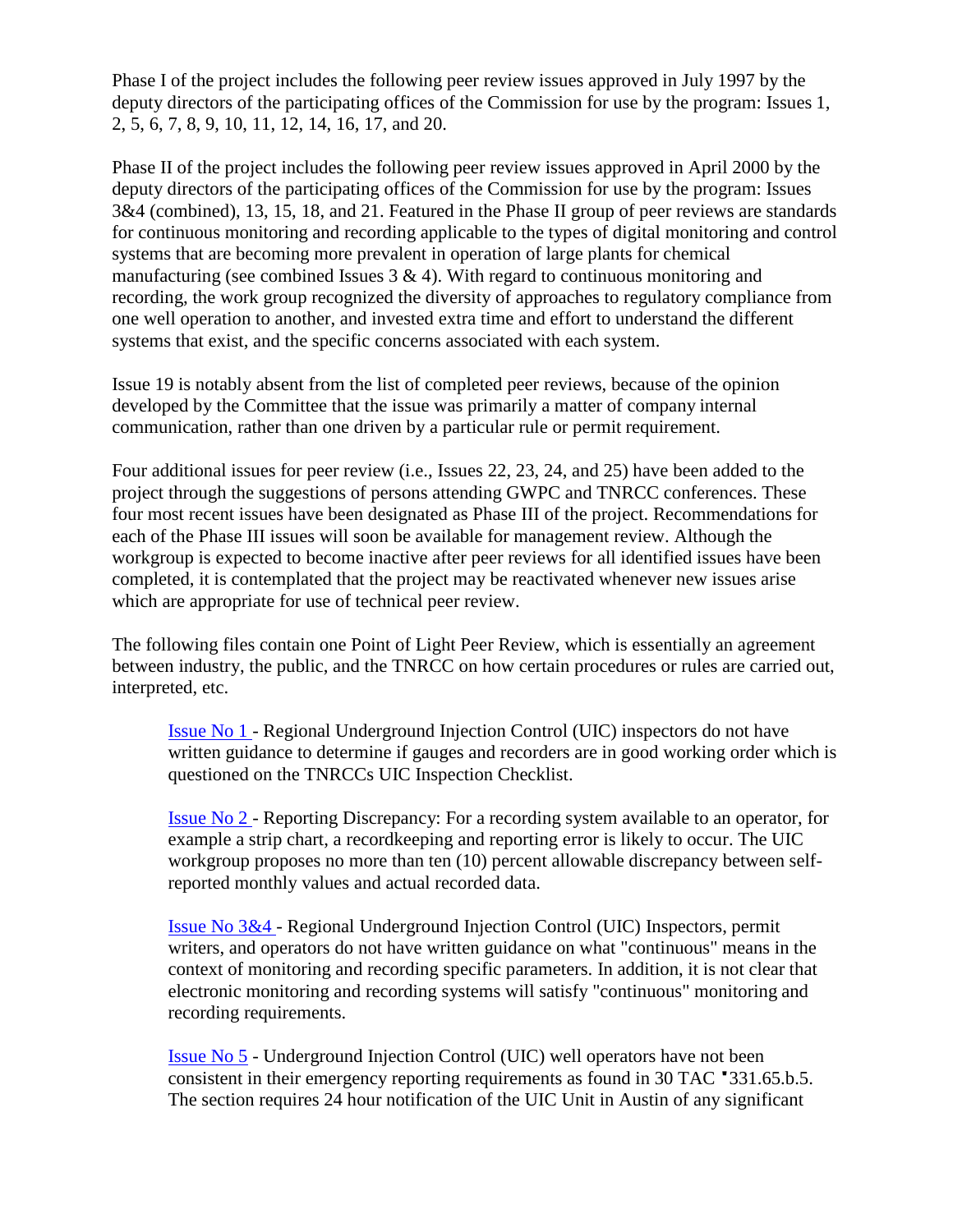change in monitoring parameters, or of any other observation, which could reasonably be attributed to a leak or other failure of the well equipment or injection zone integrity. It is perceived that several UIC operators may be unnecessarily conducting 24 hour notification under this provision as there is some confusion as to what is implied by "or other failure of well equipment".

[Issue No 6 -](https://www.tceq.texas.gov/downloads/permitting/radioactive-materials/uic/technical-peer-review-document-no-6.pdf) The instructions on the UIC Class I Injection Reporting Forms for "Annulus Pressure Differential" are not clear as to whether operators should be reporting the absolute lowest value that occurred during the month or the lowest value that resulted in a permit exceedance (violation). The remaining parameters that are reported have instantaneous limits so all exceedance must be reported.

[Issue No 7 -](https://www.tceq.texas.gov/downloads/permitting/radioactive-materials/uic/technical-peer-review-document-no-7.pdf) Monitoring of Class I Injection Well when Temporarily Abandoned or when operator has ceased injection operations temporarily.

[Issue](https://www.tceq.texas.gov/downloads/permitting/radioactive-materials/uic/technical-peer-review-document-no-8.pdf) No 8 - Discontinuing state enforcement of EPA's "No-Migration" Petition Conditions: Elimination of unnecessary and duplicative regulatory burdens on Class I injection well operators and the State UIC Program relating to EPA's responsibility for enforcement of "No-Migration" Petition Conditions, also known as "Land Disposal Restriction (LDR) exemption conditions", through State Program discontinuance of compliance monitoring/enforcement of exemption conditions.

[Issue No 9 -](https://www.tceq.texas.gov/downloads/permitting/radioactive-materials/uic/technical-peer-review-document-no-9.pdf) Division of responsibilities between TNRCC staff and well operators concerning Class I UIC financial assurance for plugging and abandonment of a well.

[Issue No 10 -](https://www.tceq.texas.gov/downloads/permitting/radioactive-materials/uic/technical-peer-review-document-no-10.pdf) Reconciling differences in state and federal corrosion monitoring requirements for Class I injection wells.

[Issue No 11 -](https://www.tceq.texas.gov/downloads/permitting/radioactive-materials/uic/technical-peer-review-document-no-11.pdf) Waste Analysis Plans: Sampling and analysis of injected waste fluids for Class I injection wells.

[Issue No 12 -](https://www.tceq.texas.gov/downloads/permitting/radioactive-materials/uic/technical-peer-review-document-no-12.pdf) Physical location requirements for "wellhead" pressure gauges.

Issue [No 13 -](https://www.tceq.texas.gov/downloads/permitting/radioactive-materials/uic/technical-peer-review-document-no-13.pdf) Primary monitoring system problems: Without a quality assurance/quality control (QA/QC) program, the reliability of a primary monitoring system, and hence the self-reported monitoring data, can be questioned. How to address this instrumentation issue pursuant to an UIC inspection?

[Issue No 14 -](https://www.tceq.texas.gov/downloads/permitting/radioactive-materials/uic/technical-peer-review-document-no-14.pdf) Timing for shutting in a disposal well in response to an alarm condition.

[Issue No 15 -](https://www.tceq.texas.gov/downloads/permitting/radioactive-materials/uic/technical-peer-review-document-no-15.pdf) Annulus monitoring requirements during start-up, shut-down, changes in operation, and reporting momentary anomalies ("spikes") in annulus monitoring data.

[Issue No 16 -](https://www.tceq.texas.gov/downloads/permitting/radioactive-materials/uic/technical-peer-review-document-no-16.pdf) Required notification and approval for workovers.

Issue [No 17 -](https://www.tceq.texas.gov/downloads/permitting/radioactive-materials/uic/technical-peer-review-document-no-17.pdf) Flexibility of scheduling of annual mechanical integrity testing (MIT) and pressure fall-off testing (PFOT) of Class I injection wells.